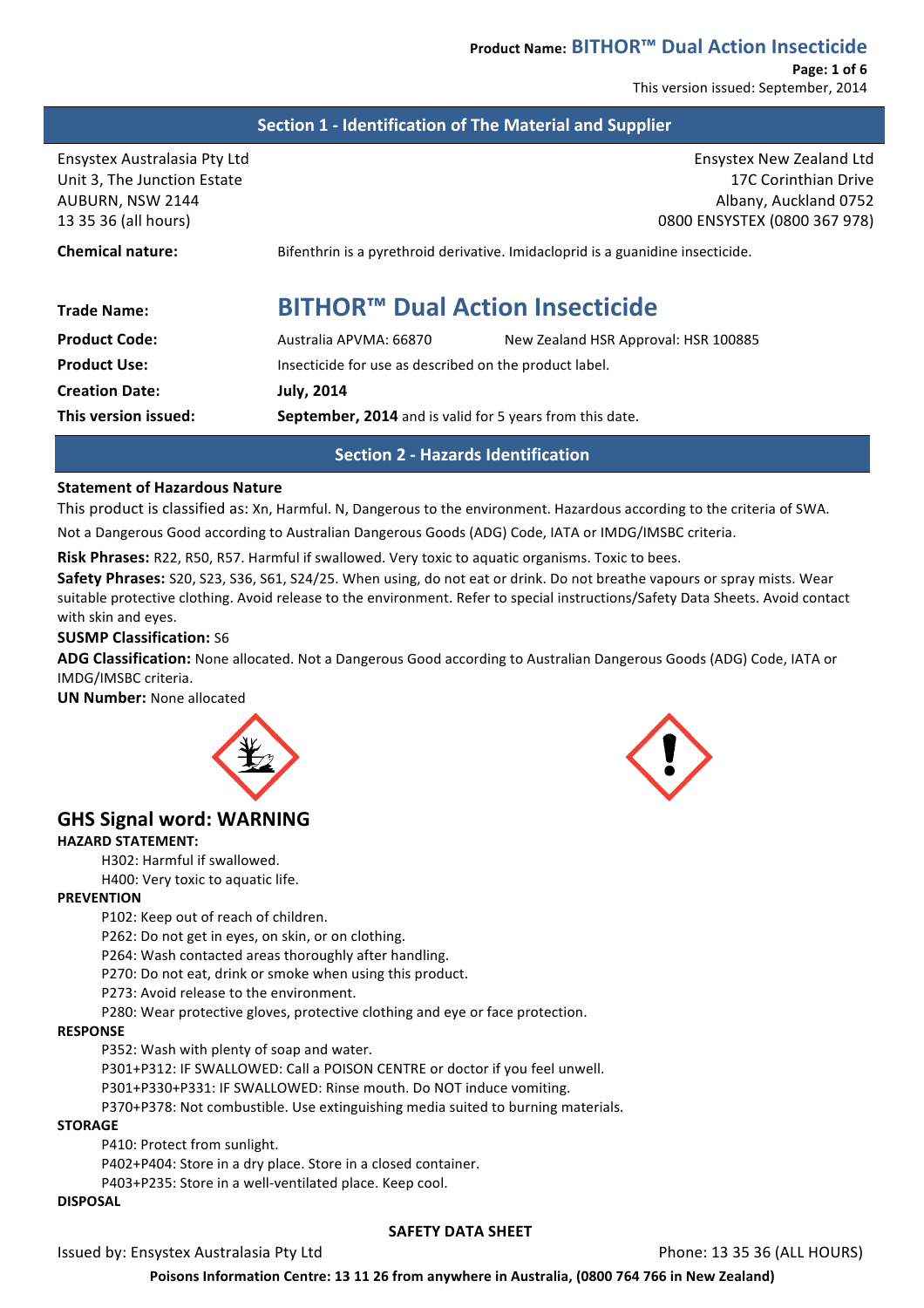# **Page: 2 of 6**

This version issued: September, 2014

P501: Dispose of contents and containers as specified on the registered label.

#### **Emergency Overview**

**Physical Description & colour:** White to beige opaque suspension.

**Odour:** Characteristic odour.

Major Health Hazards: Bifenthrin is harmful to mammals when ingested. Large doses may cause incoordination, tremor, salivation, vomiting, diarrhoea, and irritability to sound and touch.

LD<sub>50</sub> for BITHOR Dual Action Insecticide is greater than 2,000 mg/kg in female rats.

## **Potential Health Effects**

## **Inhalation:**

**Short term exposure:** Available data indicates that this product is not harmful. In addition product is unlikely to cause any discomfort or irritation.

Long Term exposure: No data for health effects associated with long term inhalation.

## **Skin Contact:**

**Short term exposure:** This product may cause skin numbness in sensitive persons, but is unlikely to cause anything more than mild transient discomfort.

Long Term exposure: No data for health effects associated with long term skin exposure.

## **Eye Contact:**

**Short term exposure:** This product may be irritating to eyes, but is unlikely to cause anything more than mild transient discomfort. 

Long Term exposure: No data for health effects associated with long term eye exposure.

## **Ingestion:**

**Short term exposure:** Significant oral exposure is considered to be unlikely. Available data shows that this product is harmful, but symptoms are not available. However, this product may be irritating to mucous membranes but is unlikely to cause anything more than transient discomfort.

**Long Term exposure:** No data for health effects associated with long term ingestion.

## **Carcinogen Status:**

**SWA:** No significant ingredient is classified as carcinogenic by SWA.

**NTP:** No significant ingredient is classified as carcinogenic by NTP.

**IARC:** No significant ingredient is classified as carcinogenic by IARC.

| Section 3 - Composition/Information on Ingredients |               |               |                |                 |  |
|----------------------------------------------------|---------------|---------------|----------------|-----------------|--|
| Ingredients                                        | <b>CAS No</b> | Conc,%        | TWA $(mg/m^3)$ | STEL $(mg/m^3)$ |  |
| <b>Bifenthrin</b>                                  | 82657-04-3    | 45 g/L (4.5%) | not set        | not set         |  |
| Imidacloprid                                       | 138261-41-3   | 55 g/L (5.5%) | not set        | not set         |  |
| Other non hazardous ingredients                    | various       | $5 - 15$      | not set        | not set         |  |
| Water                                              | 7732-18-5     | to 100        | not set        | not set         |  |

This is a commercial product whose exact ratio of components may vary slightly. Minor quantities of other non hazardous ingredients are also possible.

The SWA TWA exposure value is the average airborne concentration of a particular substance when calculated over a normal 8 hour working day for a 5 day working week. The STEL (Short Term Exposure Limit) is an exposure value that may be equalled (but should not be exceeded) for no longer than 15 minutes and should not be repeated more than 4 times per day. There should be at least 60 minutes between successive exposures at the STEL. The term "peak "is used when the TWA limit, because of the rapid action of the substance, should never be exceeded, even briefly.

# **Section 4 - First Aid Measures**

## **General Information:**

You should call The Poisons Information Centre if you feel that you may have been poisoned, burned or irritated by this product. The number is 13 11 26 from anywhere in Australia (0800 764 766 in New Zealand) and is available at all times. Have this SDS with you when you call.

## **SAFETY DATA SHEET**

Issued by: Ensystex Australasia Pty Ltd **Community Community Community Phone:** 13 35 36 (ALL HOURS)

Poisons Information Centre: 13 11 26 from anywhere in Australia, (0800 764 766 in New Zealand)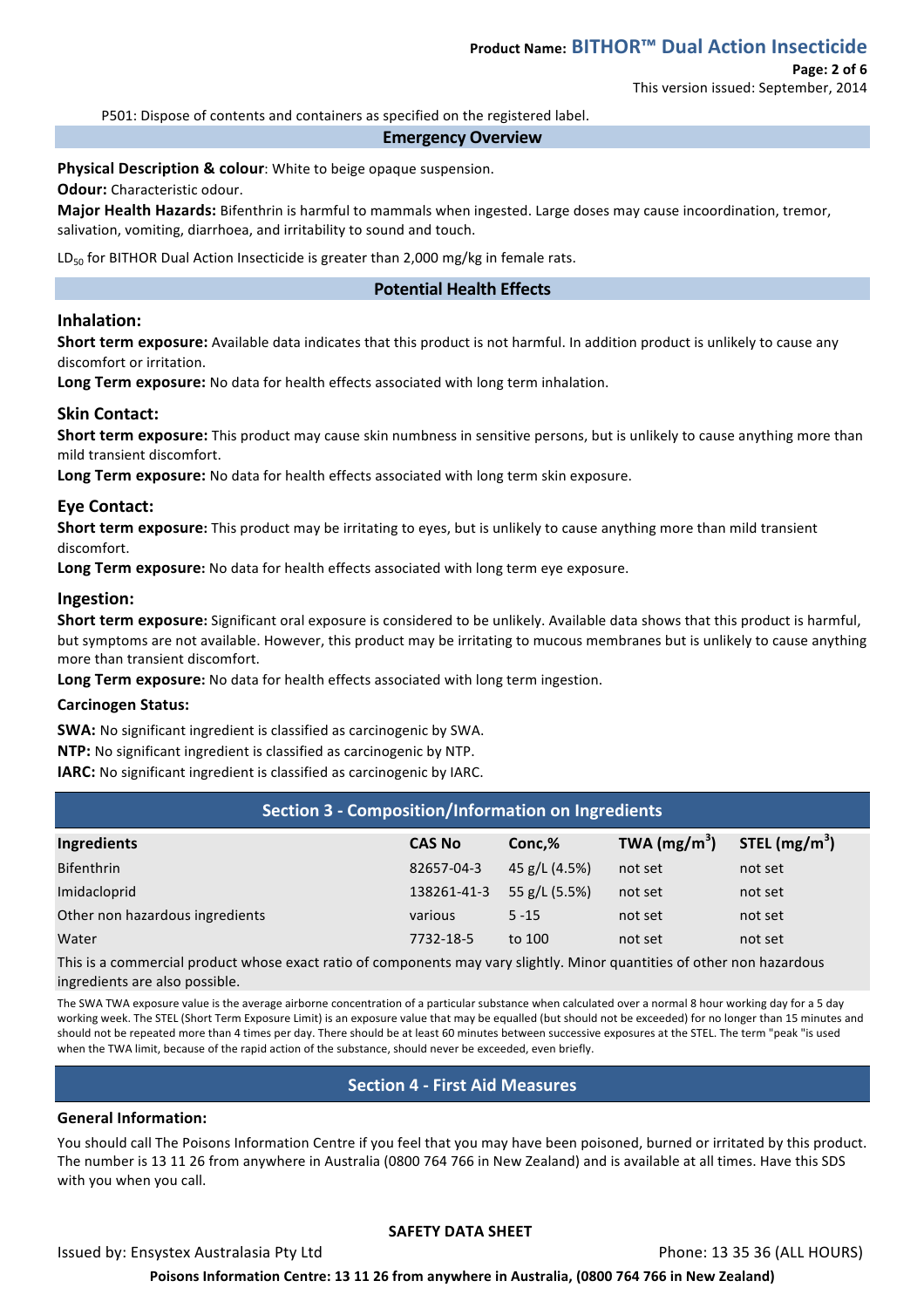# **Product Name: BITHOR™ Dual Action Insecticide**

## **Page: 3 of 6**

This version issued: September, 2014

**Inhalation:** First aid is not generally required. If in doubt, contact a Poisons Information Centre or a doctor.

**Skin Contact:** Wash gently and thoroughly with water (use non-abrasive soap if necessary) for 5 minutes or until chemical is removed. 

Eye Contact: No effects expected. If irritation does occur, flush contaminated eye(s) with lukewarm, gently flowing water for 5 minutes or until the product is removed. Obtain medical advice if irritation becomes painful or lasts more than a few minutes. Take special care if exposed person is wearing contact lenses.

**Ingestion:** If swallowed, do NOT induce vomiting. Wash mouth with water and contact a Poisons Information Centre, or call a doctor.

# **Section 5 - Fire Fighting Measures**

Fire and Explosion Hazards: The major hazard in fires is usually inhalation of heated and toxic or oxygen deficient (or both), fire gases. There is no risk of an explosion from this product under normal circumstances if it is involved in a fire.

Only small quantities of decomposition products are expected from this product at temperatures normally achieved in a fire. This will only occur after heating to dryness.

Fire decomposition products from this product are likely to be irritating if inhaled.

**Extinguishing Media:** Not combustible. Use extinguishing media suited to burning materials.

Fire Fighting: If a significant quantity of this product is involved in a fire, call the fire brigade.

| Flash point:                     | Does not burn.                  |
|----------------------------------|---------------------------------|
| <b>Upper Flammability Limit:</b> | Does not burn.                  |
| <b>Lower Flammability Limit:</b> | Does not burn.                  |
| <b>Autoignition temperature:</b> | Not applicable - does not burn. |
| <b>Flammability Class:</b>       | Does not burn.                  |
|                                  |                                 |

# **Section 6 - Accidental Release Measures**

Accidental release: In the event of a major spill, prevent spillage from entering drains or water courses. Wear full protective clothing including eye/face protection. All skin areas should be covered. See below under Personal Protection regarding Australian Standards relating to personal protective equipment. Suitable materials for protective clothing include cotton, rubber, PVC. Eye/face protective equipment should comprise as a minimum, protective goggles. If there is a significant chance that vapours or mists are likely to build up in the clean-up area, we recommend that you use a respirator. Usually, no respirator is necessary when using this product. However, if you have any doubts consult the Australian Standard mentioned below (section 8).

Stop leak if safe to do so, and contain spill. Absorb onto sand, vermiculite or other suitable absorbent material. If spill is too large or if absorbent material is not available, try to create a dike to stop material spreading or going into drains or waterways. Sweep up and shovel or collect recoverable product into labelled containers for recycling or salvage, and dispose of promptly. Recycle containers wherever possible after careful cleaning. Refer to product label for specific instructions. After spills, wash area preventing runoff from entering drains. If a significant quantity of material enters drains, advise emergency services. Full details regarding disposal of used containers, spillage and unused material may be found on the label. If there is any conflict between this SDS and the label, instructions on the label prevail. Ensure legality of disposal by consulting regulations prior to disposal. Thoroughly launder protective clothing before storage or re-use. Advise laundry of nature of contamination when sending contaminated clothing to laundry.

# **Section 7 - Handling and Storage**

Handling: Keep exposure to this product to a minimum, and minimise the quantities kept in work areas. Check Section 8 of this SDS for details of personal protective measures, and make sure that those measures are followed. The measures detailed below under "Storage" should be followed during handling in order to minimise risks to persons using the product in the workplace. Also, avoid contact or contamination of product with incompatible materials listed in Section 10.

**Storage:** This product is a Scheduled Poison. Observe all relevant regulations regarding sale, transport and storage of this schedule of poison. Protect this product from light. Store in the closed original container in a dry, cool, well-ventilated area out of direct sunlight. Make sure that the product does not come into contact with substances listed under "Incompatibilities" in Section 10. Some liquid preparations settle or separate on standing and may require stirring before use. Check packaging - there may be further storage instructions on the label.

## **SAFETY DATA SHEET**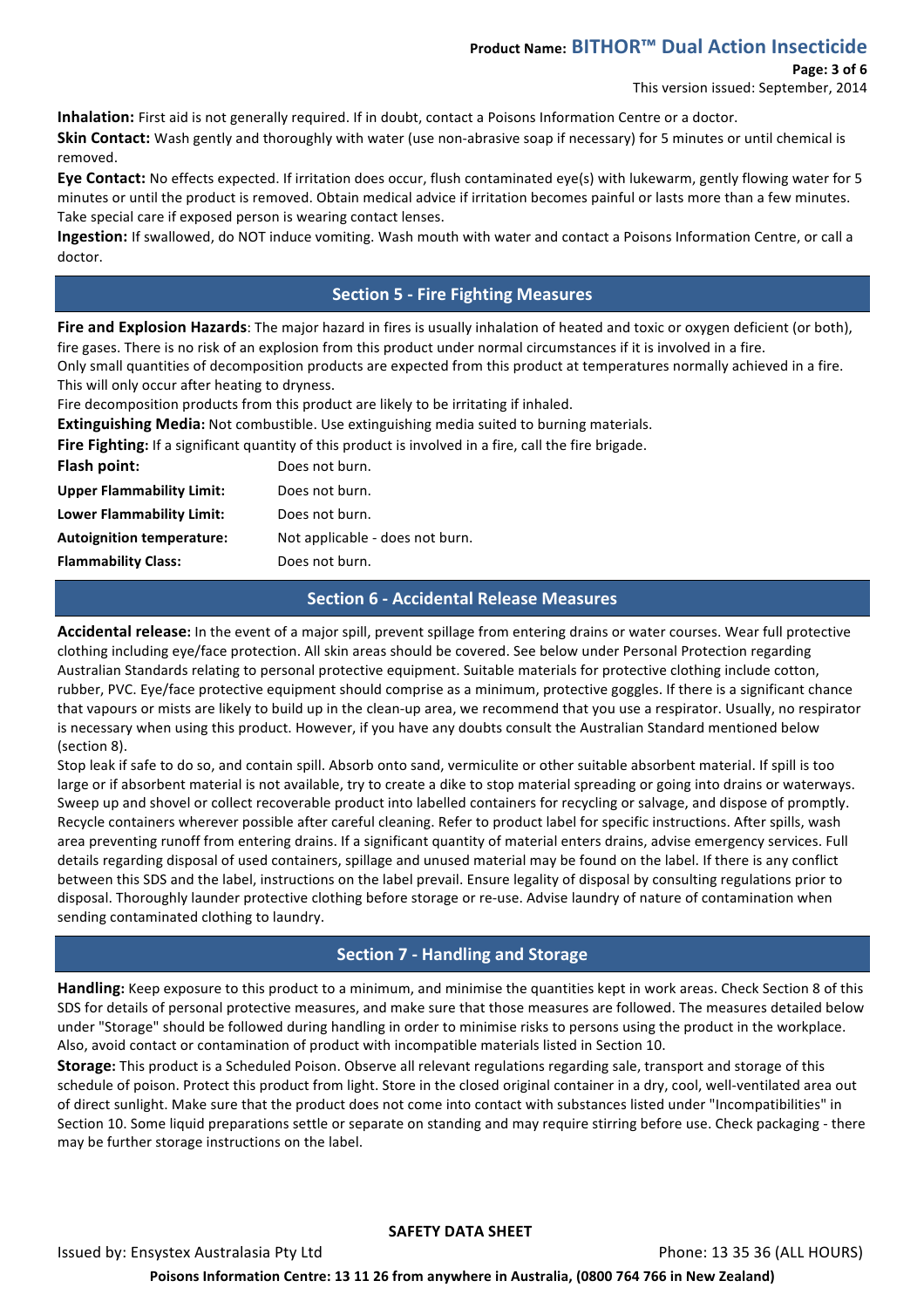## **Page: 4 of 6**

This version issued: September, 2014

## **Section 8 - Exposure Controls and Personal Protection**

The following Australian Standards will provide general advice regarding safety clothing and equipment:

Respiratory equipment: **AS/NZS 1715**, Protective Gloves: **AS 2161**, Occupational Protective Clothing: AS/NZS 4501 set 2008, Industrial Eve Protection: AS1336 and AS/NZS 1337, Occupational Protective Footwear: AS/NZS2210.

**SWA Exposure Limits TWA**  $(mg/m<sup>3</sup>)$ 

**) STEL (mg/m<sup>3</sup> )**

Exposure limits have not been established by SWA for any of the significant ingredients in this product.

The ADI for Bifenthrin is set at 0.01 mg/kg/day. The corresponding NOEL is set at 1 mg/kg/day.

The ADI for Imidacloprid is set at 0.06 mg/kg/day. The corresponding NOEL is set at 6 mg/kg/day. ADI means Acceptable Daily Intake; NOEL means No-observable-effect-level. Data from Australian ADI List, June 2013.

No special equipment is usually needed when occasionally handling small quantities. The following instructions are for bulk handling or where regular exposure in an occupational setting occurs without proper containment systems.

**Ventilation:** This product should only be used in a well ventilated area. If natural ventilation is inadequate, use of a fan is suggested. 

**Eye Protection:** Eye protection such as protective glasses or goggles is recommended when this product is being used. **Skin Protection:** Prevent skin contact by wearing impervious gloves, clothes and, preferably, apron. Make sure that all skin areas are covered. See below for suitable material types.

**Protective Material Types:** We suggest that protective clothing be made from the following materials: cotton, rubber, PVC. **Respirator:** Usually, no respirator is necessary when using this product. However, if you have any doubts consult the Australian Standard mentioned above.

|                                           | <b>Section 9 - Physical and Chemical Properties:</b> |
|-------------------------------------------|------------------------------------------------------|
| <b>Physical Description &amp; colour:</b> | White to beige opaque suspension.                    |
| Odour:                                    | Characteristic odour.                                |
| <b>Boiling Point:</b>                     | Approximately 100°C at 100 kPa.                      |
| <b>Freezing/Melting Point:</b>            | Approximately 0°C.                                   |
| <b>Volatiles:</b>                         | Water component.                                     |
| <b>Vapour Pressure:</b>                   | 2.37 kPa at 20°C (water vapour pressure).            |
| <b>Vapour Density:</b>                    | As for water.                                        |
| <b>Specific Gravity:</b>                  | 1.0 approx.                                          |
| <b>Water Solubility:</b>                  | Dispersible.                                         |
| pH:                                       | No data.                                             |
| <b>Volatility:</b>                        | No data.                                             |
| <b>Odour Threshold:</b>                   | No data.                                             |
| <b>Evaporation Rate:</b>                  | As for water.                                        |
| <b>Coeff Oil/water distribution:</b>      | No data                                              |
| <b>Autoignition temp:</b>                 | Not applicable - does not burn.                      |

# **Section 10 - Stability and Reactivity**

**Reactivity:** This product is unlikely to react or decompose under normal storage conditions. However, if you have any doubts, contact the supplier for advice on shelf life properties.

**Conditions to Avoid:** Protect this product from light. Store in the closed original container in a dry, cool, well-ventilated area out of direct sunlight.

**Incompatibilities:** strong acids, strong bases, strong oxidising agents.

**Fire Decomposition:** Only small quantities of decomposition products are expected from this product at temperatures normally achieved in a fire. This will only occur after heating to dryness. Combustion forms carbon dioxide, and if incomplete, carbon monoxide and possibly smoke. Water is also formed. Carbon monoxide poisoning produces headache, weakness, nausea, dizziness, confusion, dimness of vision, disturbance of judgment, and unconsciousness followed by coma and death. **Polymerisation:** This product will not undergo polymerisation reactions.

## **SAFETY DATA SHEET**

Issued by: Ensystex Australasia Pty Ltd **Community Community Community Phone:** 13 35 36 (ALL HOURS) Poisons Information Centre: 13 11 26 from anywhere in Australia, (0800 764 766 in New Zealand)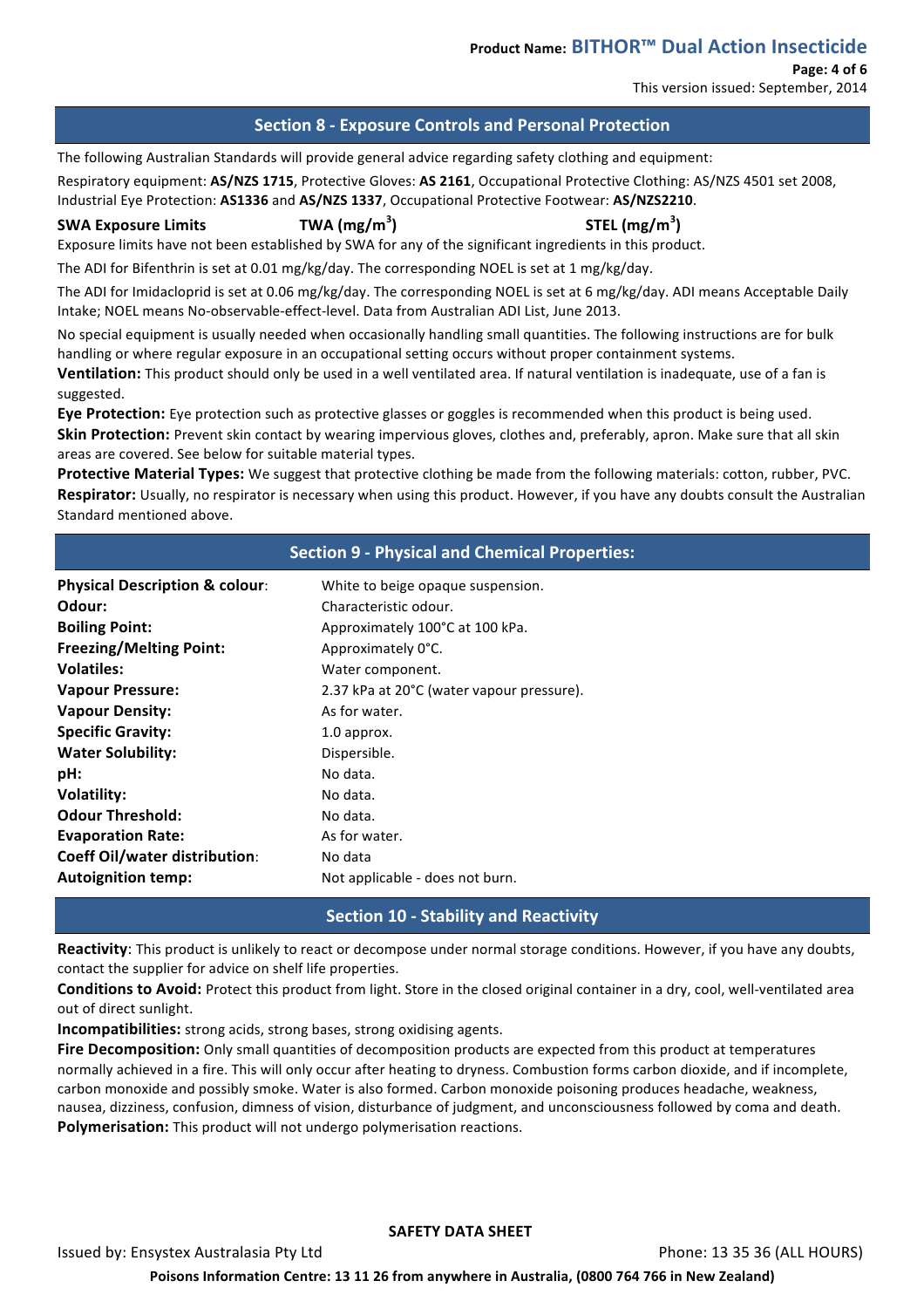**Page: 5 of 6**

This version issued: September, 2014

# **Section 11 - Toxicological Information**

**Toxicity:** BITHOR Dual Action Insecticide was tested under GLP conditions with the following results:

 $LD_{50}$  (Oral), Rat, female, was found to be >2000 mg/kg (OECD 425).

 $LD_{50}$  (Dermal), Rat (male and female) was found to be >2000 mg/kg (OECD 420).

Bifenthrin is harmful to mammals when ingested. Large doses may cause incoordination, tremor, salivation, vomiting, diarrhoea, and irritability to sound and touch. LD<sub>50</sub>, for bifenthrin is about 54 mg/kg in female rats and 70 mg/kg in male rats. The LD<sub>50</sub> for rabbits whose skin is exposed to bifenthrin is greater than 2,000 mg/kg. Bifenthrin does not sensitize the skin of guinea pigs. Although it does not cause inflammation or irritation on human skin, it can cause a tingling sensation which lasts about 12 hours. It is virtually non-irritating to rabbit eyes.

Chronic Toxicity: Bifenthrin, no information available. For imidacloprid a 2-year feeding study in rats fed up to 1,800 ppm resulted in a NOEL of 100 ppm (5.7 mg/kg body weight in males and 7.6 mg/kg in females). A 1-year feeding study in dogs fed up to  $2,500$  ppm resulted in a NOEL of  $1,250$  ppm  $(41 \text{ mg/kg})$ .

**Reproductive Effects:** The dose at which the no toxic effect of bifenthrin is observed on the mother (maternal toxicity NOEL) is 1 mg/kg/day for rats and 2.67 mg/kg/day for rabbits. The dose at which no toxic effect is observed on development (developmental toxicity NOEL) is 1 mg/kg/day for rats and is greater than 8 mg/kg/day for rabbits.

For imidacloprid a three generation reproduction study in rats fed up to 700 ppm imidacloprid resulted in a NOEL of 100 ppm (equivalent to 8 mg/kg/day) based on decreased pup body weight observed at the 250 ppm dose level.

Teratogenic Effects: Bifenthrin does not demonstrate any teratogenic effects at the highest levels tested (100 ppm,

approximately 5.5 mg/kg/day) in a two-generational study in rats. For imidacloprid a developmental toxicity study in rats given doses up to 100 ppm by gavage on days 6 to 16 of gestation resulted in a NOEL of 30 mg/kg/day

**Mutagenic Effects:** Evidence of mutagenic effects from exposure to bifenthrin are inconclusive. Studies of mouse white blood cells were positive for gene mutation. However, other tests of bifenthrin's mutagenic effects, including the Ames test and studies in live rat bone marrow cells, were negative.

Carcinogenic Effects: There was no evidence of cancer in a 2-year study of rats who ate as much as 10 mg/kg/day of bifenthrin. Imidacloprid is considered to be of minimal carcinogenic risk.

Organ Toxicity: Pyrethroids are poisons that affect the electrical impulses in nerves, over-stimulating nerve cells causing tremors and eventually causing paralysis. In short-term feeding studies in rats, there were thyroid lesions associated with very high doses of imidacloprid.

**Fate in Humans and Animals:** Bifenthrin is absorbed through intact skin when applied topically. It undergoes similar modes of breakdown within animal systems as other pyrethroid insecticides. In mammals, bifenthrin is rapidly broken down and promptly excreted. Rats treated with 4 to 5 mg/kg, excreted 70% in the urine and 20% in the faeces within 7 days. After 7 days, the remaining bifenthrin was found accumulated in tissues with high fat content such as the skin and fat in males and females and the ovaries of females. Bifenthrin is less toxic to warm-blooded animals, such as mammals, than to cold-blooded animals. Imidacloprid is quickly and almost completely absorbed from the gastrointestinal tract, and eliminated via urine and faeces (70-80% and 20-30%, respectively, within 48 hours).

# **Classification of Hazardous Ingredients**

Ingredient **Risk Phrases** 

Bifenthrin  $\rightarrow$ =3%Conc<25%: Xn; R22

There is no data to hand indicating any particular target organs.

# **Section 12 - Ecological Information**

This product is very toxic to aquatic organisms. This product is toxic to bees. This product is biodegradable. It will not accumulate in the soil or water or cause long term problems.

**Effects on Birds:** Bifenthrin is moderately toxic to many species of birds. The dietary concentration (8 day) at which half of the test animals die, the LC<sub>50</sub>, is 1,280 ppm for mallard ducks and 4,450 ppm for bobwhite quail. The acute oral LD<sub>50</sub> is 1,800 mg/kg for bobwhite quail and 2,150 mg/kg for mallard ducks. There is concern about possible bioaccumulation in birds.

Imidacloprid is toxic to some game birds. The LD<sub>50</sub> is 152 mg/kg for bobwhite quail, and 31 mg/kg in Japanese quail. In some studies, it was observed that birds learned to avoid imidacloprid treated seeds after experiencing transitory gastrointestinal distress (retching) and ataxia (loss of coordination). It was concluded that the risk of dietary exposure to birds via treated seeds was minimal. Thus, imidacloprid appears to have potential as a bird repellent seed treatment.

**Effects on Aquatic Organisms:** Bifenthrin is very highly toxic to fish, crustaceans and aquatic animals. The LC<sub>50</sub> after a 96-hour exposure is 0.00015 mg/l for rainbow trout, 0.00035 mg/l for bluegill, and 0.0016 mg/l for Daphnia. Because of its low water solubility and high affinity for soil, Bifenthrin is not likely to be found in aquatic systems.

The toxicity of imidacloprid to fish is moderately low. The 96-hour LC<sub>50</sub> of Imidacloprid is 211-280 mg/L for a range of species. In tests with Daphnia, the 48-hour EC<sub>50</sub> was 85 mg/L. Products containing imidacloprid may be very toxic to aquatic invertebrates.

## **SAFETY DATA SHEET**

Issued by: Ensystex Australasia Pty Ltd **Phone:** 13 35 36 (ALL HOURS)

Poisons Information Centre: 13 11 26 from anywhere in Australia, (0800 764 766 in New Zealand)